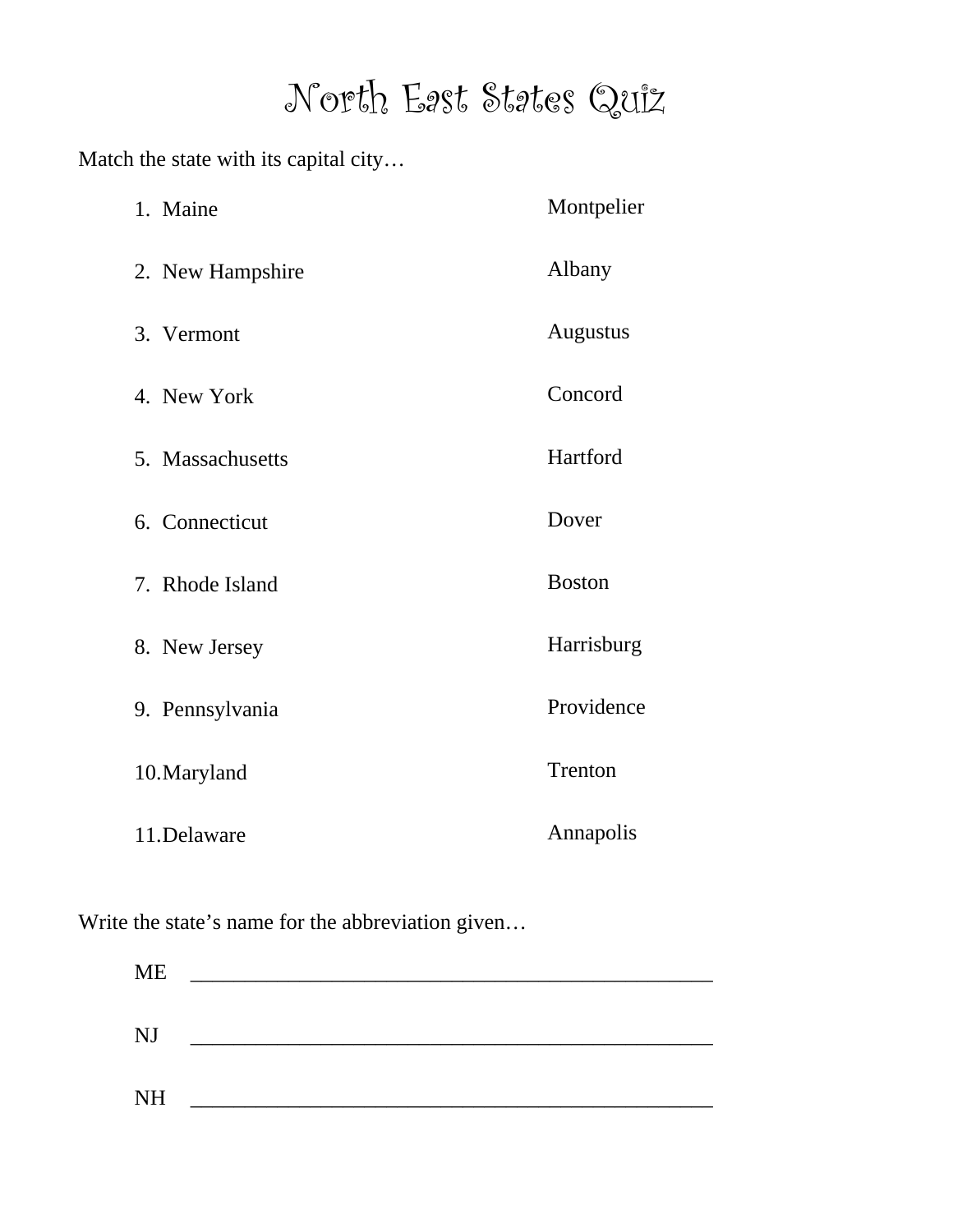|           | MD                                                                                                                   |
|-----------|----------------------------------------------------------------------------------------------------------------------|
|           |                                                                                                                      |
|           |                                                                                                                      |
|           |                                                                                                                      |
| <b>CT</b> | <u> 1990 - Johann Barbara, martin a</u>                                                                              |
| DE        | <u> 1980 - Jan Barnett, fransk politik (d. 1980)</u>                                                                 |
|           |                                                                                                                      |
| RI        | <u> 1980 - Jan Stein Stein Stein Stein Stein Stein Stein Stein Stein Stein Stein Stein Stein Stein Stein Stein S</u> |
|           |                                                                                                                      |
| <b>PA</b> | <u> 1980 - Jan Samuel Barbara, martin d</u>                                                                          |
|           |                                                                                                                      |
| NY        |                                                                                                                      |

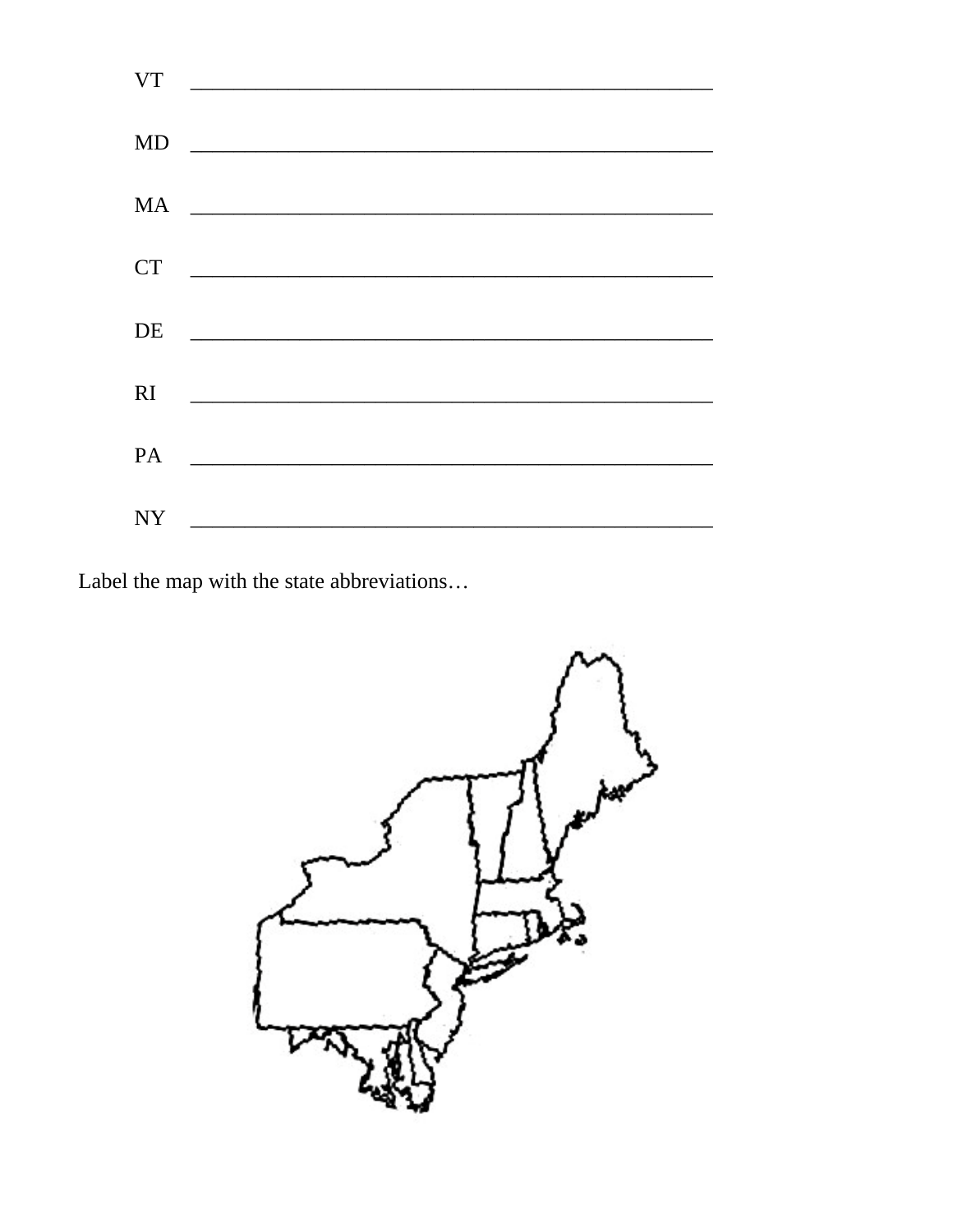### South East States Quiz

Match the state with its capital city…

| 1. Virginia       | Columbia           |
|-------------------|--------------------|
| 2. West Virginia  | Frankfort          |
| 3. Kentucky       | Richmond           |
| 4. Tennessee      | Raleigh            |
| 5. North Carolina | Nashville          |
| 6. South Carolina | Charleston         |
| 7. Georgia        | <b>Little Rock</b> |
| 8. Alabama        | Tallahassee        |
| 9. Mississippi    | Montgomery         |
| 10. Arkansas      | Atlanta            |
| 11.Louisiana      | Jackson            |
| 12. Florida       | <b>Baton Rouge</b> |

| GA        |  |  |
|-----------|--|--|
|           |  |  |
| <b>NC</b> |  |  |
|           |  |  |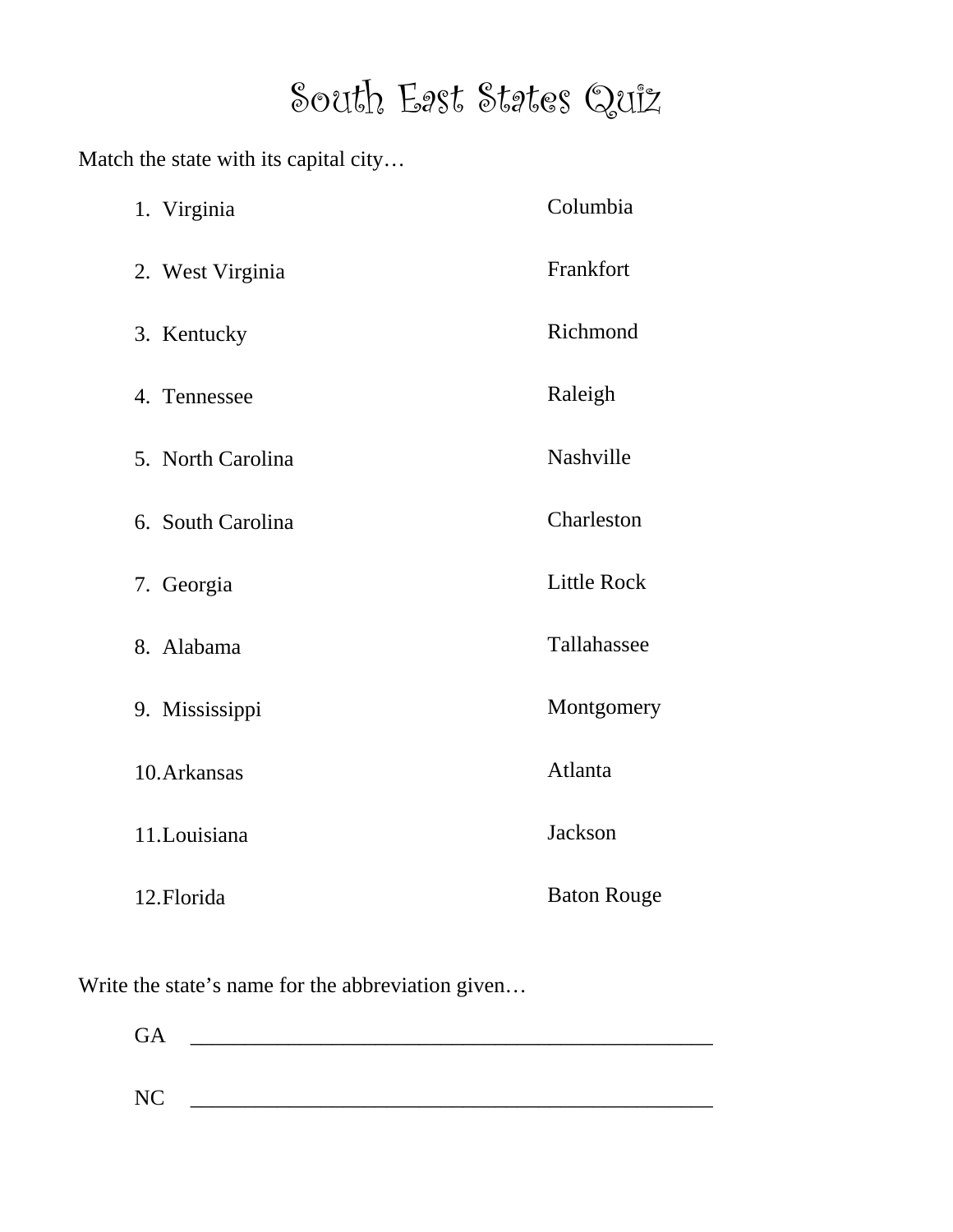|           | KY NOW CONSULTER THE CONSULTING OF THE CONSULTING OF THE CONSULTING OF THE CONSULTING OF THE CONSULTING OF THE CONSULTING OF THE CONSULTING OF THE CONSULTING OF THE CONSULTING OF THE CONSULTING OF THE CONSULTING OF THE CON |
|-----------|--------------------------------------------------------------------------------------------------------------------------------------------------------------------------------------------------------------------------------|
|           |                                                                                                                                                                                                                                |
| <b>SC</b> |                                                                                                                                                                                                                                |
|           |                                                                                                                                                                                                                                |
|           |                                                                                                                                                                                                                                |
|           |                                                                                                                                                                                                                                |
|           | AL LEADERS AND STRUCK AND THE STRUCK AND THE STRUCK AND THE STRUCK AND THE STRUCK AND THE STRUCK AND THE STRUCK AND THE STRUCK AND THE STRUCK AND THE STRUCK AND THE STRUCK AND THE STRUCK AND THE STRUCK AND THE STRUCK AND T |
| MS        |                                                                                                                                                                                                                                |
| AR        |                                                                                                                                                                                                                                |
| <b>TN</b> |                                                                                                                                                                                                                                |

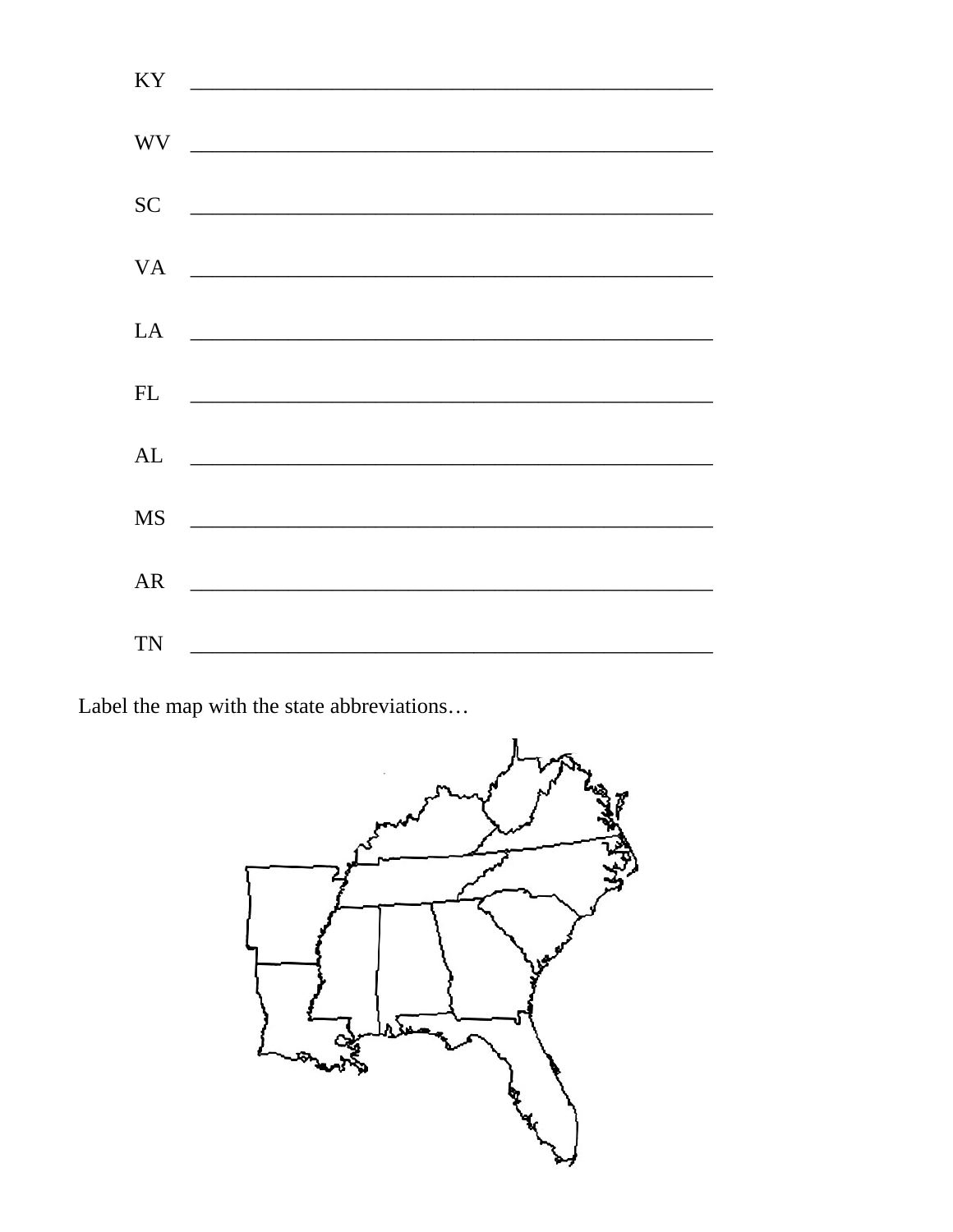#### Mid West States Quiz

Match the state with its capital city…

| 1. Ohio          | Indianapolis    |
|------------------|-----------------|
| 2. Michigan      | Columbus        |
| 3. Indiana       | St. Paul        |
| 4. Illinois      | Lincoln         |
| 5. Minnesota     | Springfield     |
| 6. Kansas        | Lansing         |
| 7. Nebraska      | <b>Bismarck</b> |
| 8. Iowa          | Jefferson City  |
| 9. Wisconsin     | Des Moines      |
| 10.Missouri      | Topeka          |
| 11. South Dakota | Madison         |
| 12. North Dakota | Pierre          |

| тъ<br>    |  |  |
|-----------|--|--|
|           |  |  |
| <b>WI</b> |  |  |
|           |  |  |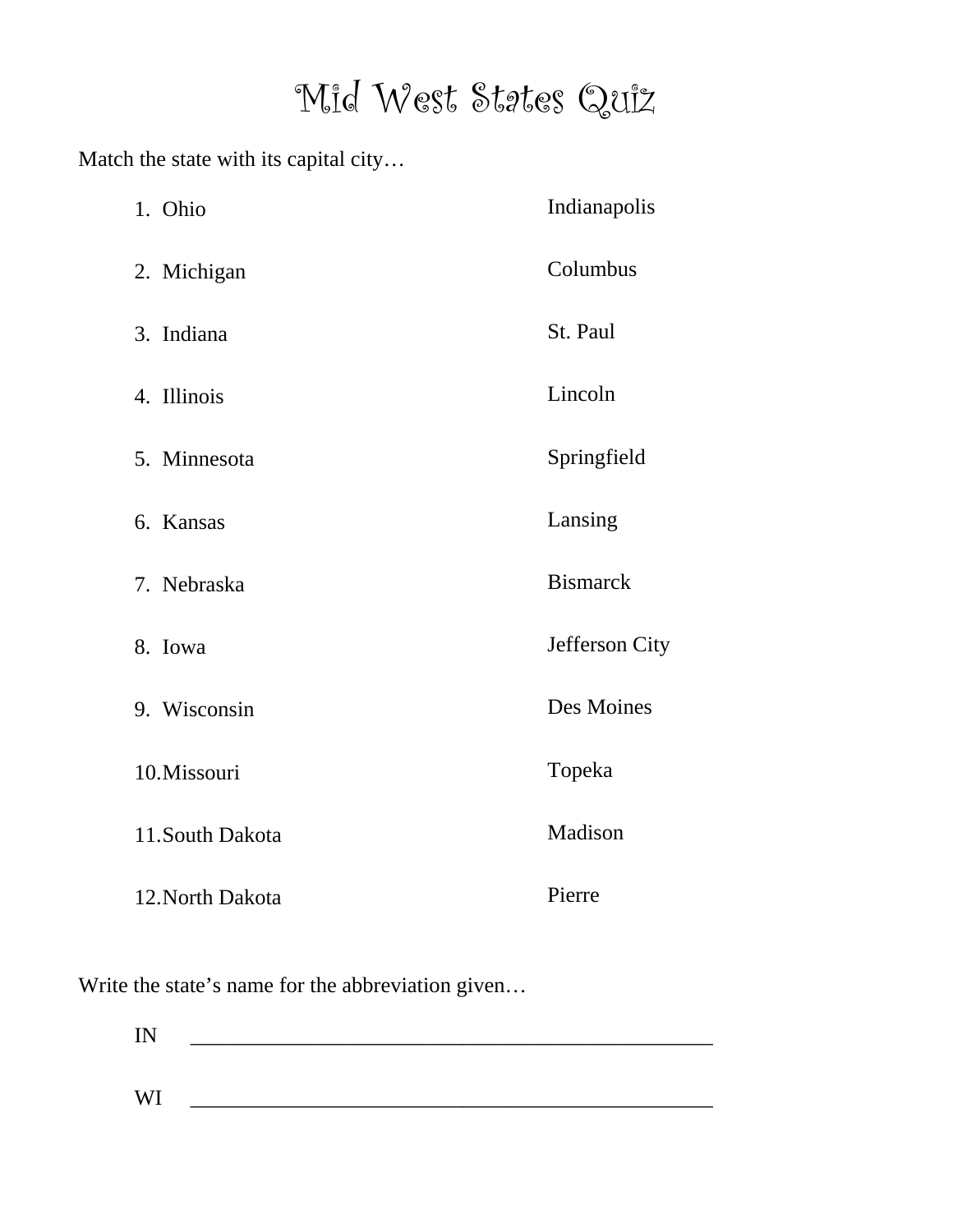| IA        |                                                                                                                                                                                                                                                                                                                                                                                   |
|-----------|-----------------------------------------------------------------------------------------------------------------------------------------------------------------------------------------------------------------------------------------------------------------------------------------------------------------------------------------------------------------------------------|
| IL        |                                                                                                                                                                                                                                                                                                                                                                                   |
| <b>NE</b> |                                                                                                                                                                                                                                                                                                                                                                                   |
| MI        |                                                                                                                                                                                                                                                                                                                                                                                   |
| <b>SD</b> |                                                                                                                                                                                                                                                                                                                                                                                   |
| IN        |                                                                                                                                                                                                                                                                                                                                                                                   |
|           | $\begin{picture}(150,10) \put(0,0){\dashbox{0.5}(10,0){ }} \put(150,0){\circle{10}} \put(150,0){\circle{10}} \put(150,0){\circle{10}} \put(150,0){\circle{10}} \put(150,0){\circle{10}} \put(150,0){\circle{10}} \put(150,0){\circle{10}} \put(150,0){\circle{10}} \put(150,0){\circle{10}} \put(150,0){\circle{10}} \put(150,0){\circle{10}} \put(150,0){\circle{10}} \put(150,$ |
|           |                                                                                                                                                                                                                                                                                                                                                                                   |
| <b>OH</b> |                                                                                                                                                                                                                                                                                                                                                                                   |
| <b>KS</b> |                                                                                                                                                                                                                                                                                                                                                                                   |

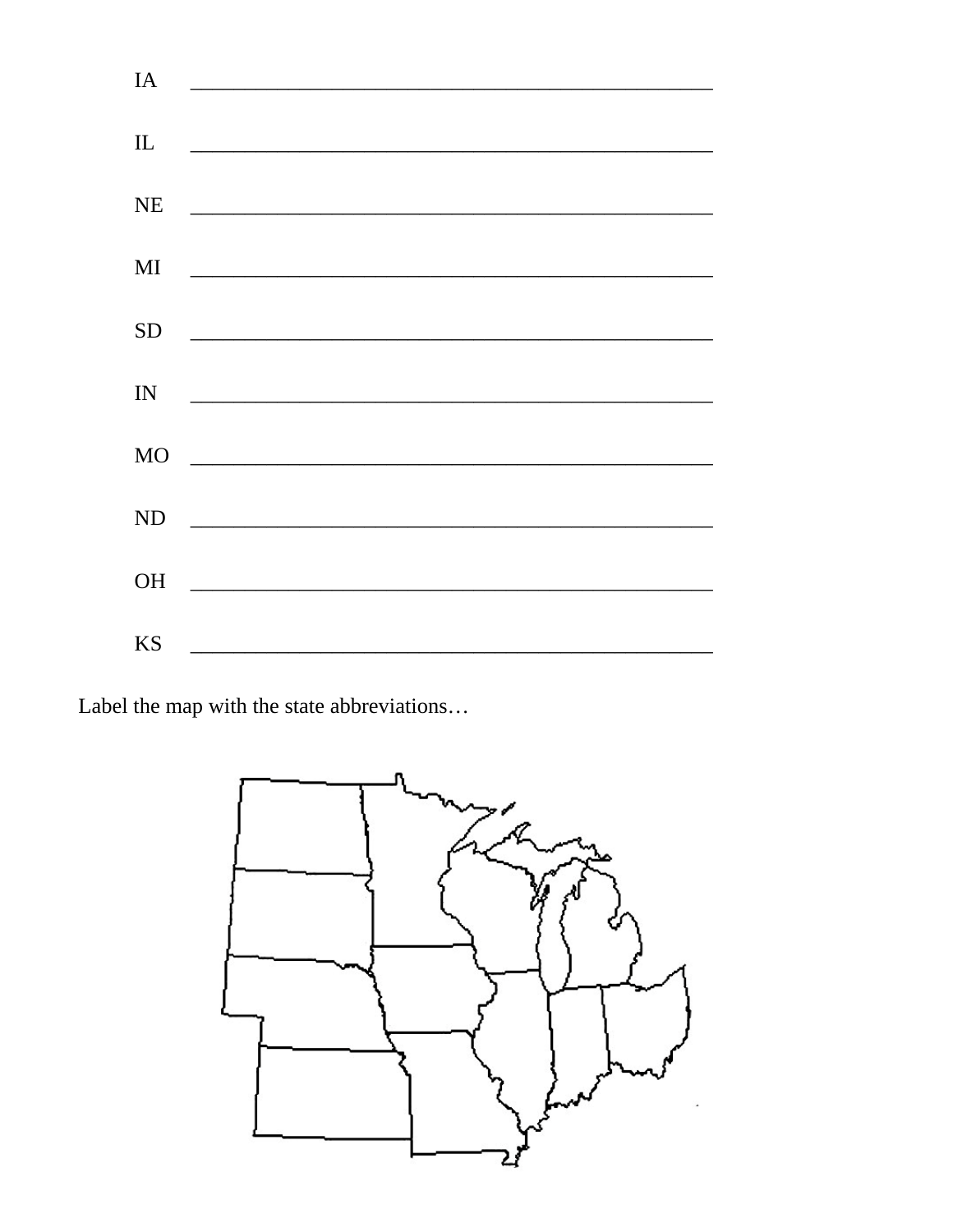# The West States Quiz

Match the state with its capital city…

| 1. Montana    | Salem                 |
|---------------|-----------------------|
| 2. Idaho      | Cheyenne              |
| 3. Washington | <b>Carson City</b>    |
| 4. Oregon     | Helena                |
| 5. California | Olympia               |
| 6. Nevada     | Denver                |
| 7. Utah       | <b>Boise</b>          |
| 8. Wyoming    | Sacramento            |
| 9. Colorado   | <b>Salt Lake City</b> |

| CA        |  |
|-----------|--|
| <b>MT</b> |  |
| <b>UT</b> |  |
| CO        |  |
| <b>NV</b> |  |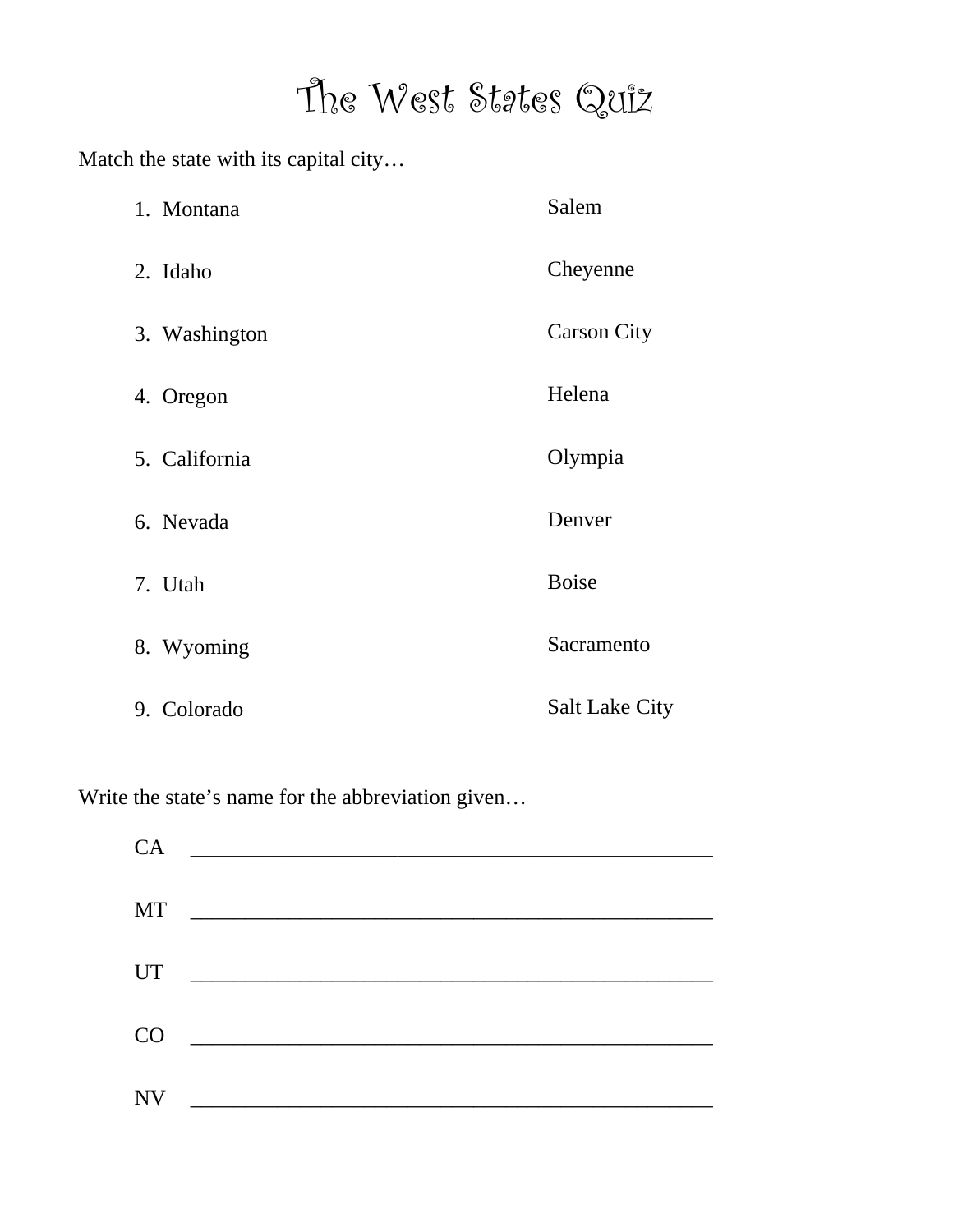| <b>WY</b> |                                                                                                                      |
|-----------|----------------------------------------------------------------------------------------------------------------------|
| <b>WA</b> | <u> 1980 - Jan James James Barbara, president de la propincia de la propincia de la propincia de la propincia de</u> |
| <b>OR</b> |                                                                                                                      |
| ID        |                                                                                                                      |

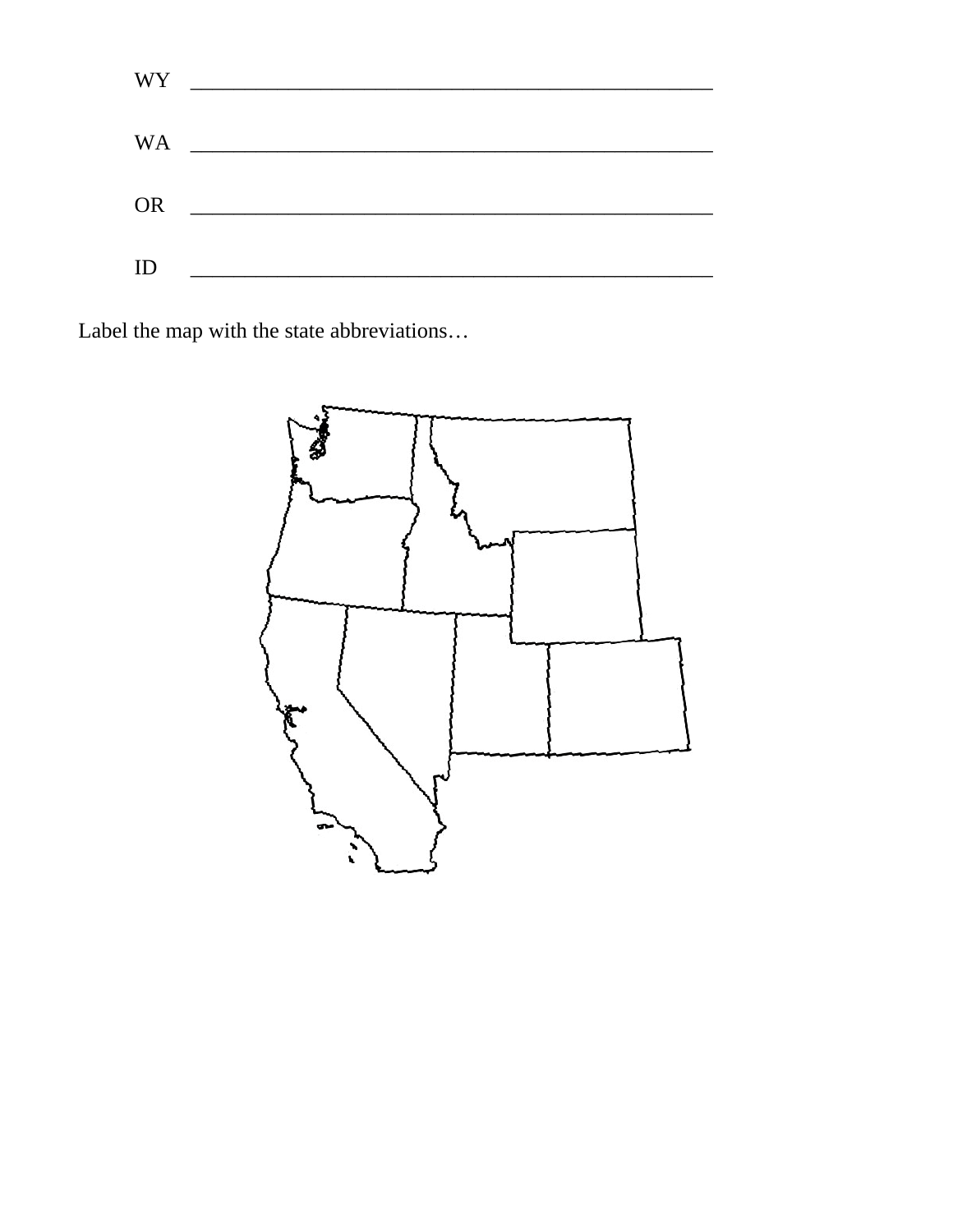### The Southwest & Beyond States Quiz

Match the state with its capital city…

| 1. Oklahoma   | Santé Fe      |
|---------------|---------------|
| 2. Texas      | Phoenix       |
| 3. New Mexico | Juneau        |
| 4. Arizona    | Austin        |
| 5. Alaska     | Honolulu      |
| 6. Hawaii     | Oklahoma City |

| TX             | <u> 1980 - Johann John Stein, fransk politik (</u> |
|----------------|----------------------------------------------------|
| AZ             |                                                    |
| H <sub>I</sub> | <u> 1980 - Johann Barbara, martxa alemaniar a</u>  |
| AK             |                                                    |
| OK             |                                                    |
| <b>NM</b>      |                                                    |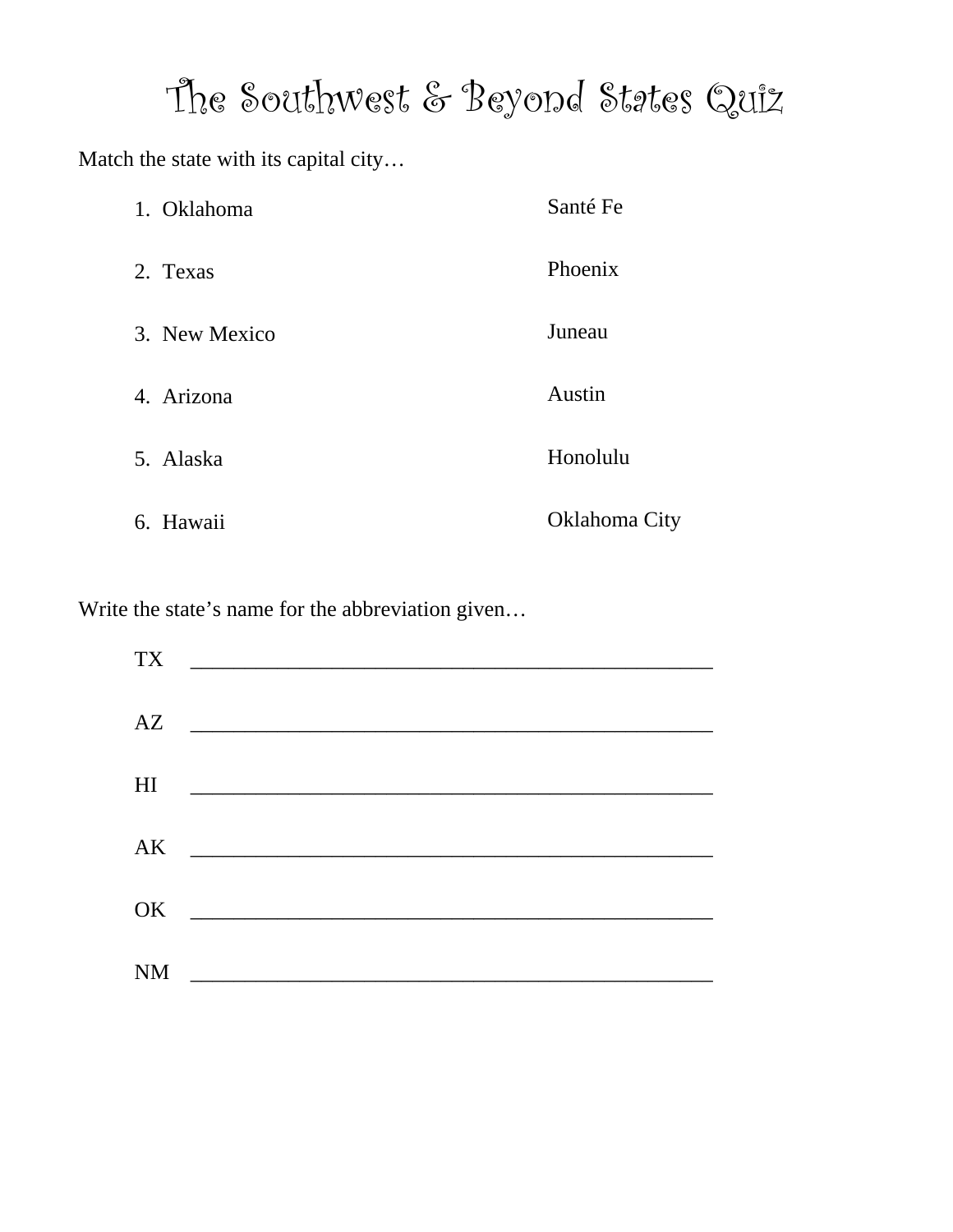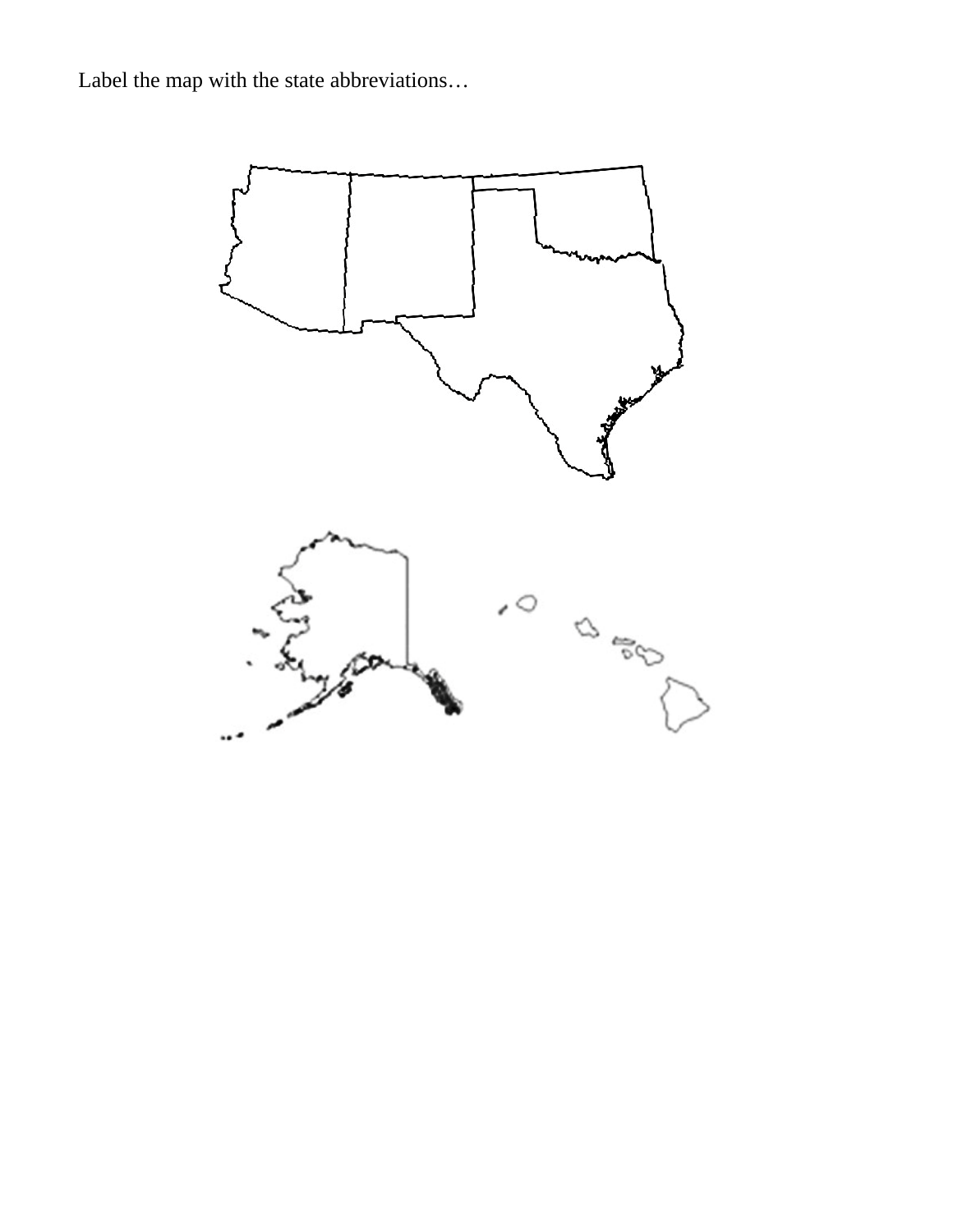# US State Study Final Test

Match the state with its capital city. Then write the abbreviation to the left of the state name.

| 1. Maine          | Montpelier      |
|-------------------|-----------------|
| 2. New Hampshire  | Albany          |
| 3. Vermont        | <b>Augustus</b> |
| 4. New York       | Concord         |
| 5. Massachusetts  | Hartford        |
| 6. Connecticut    | Dover           |
| 7. Rhode Island   | <b>Boston</b>   |
| 8. New Jersey     | Harrisburg      |
| 9. Pennsylvania   | Providence      |
| 10. Maryland      | Trenton         |
| 11. Delaware      | Annapolis       |
| 12. Virginia      | Charleston      |
| 13. West Virginia | Frankfort       |
| 14. Kentucky      | Richmond        |
| 15. Tennessee     | Nashville       |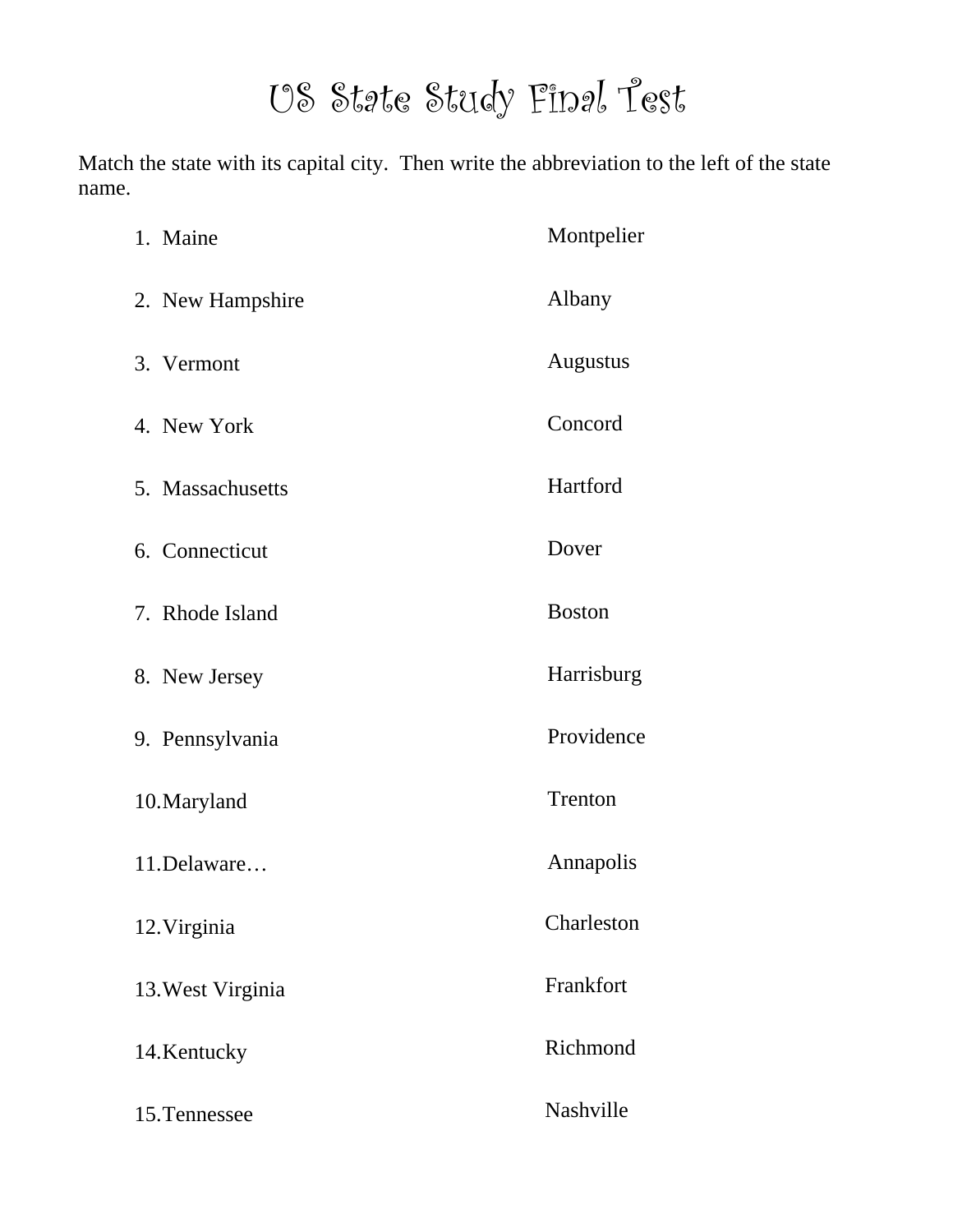| 16. North Carolina | Columbia           |
|--------------------|--------------------|
| 17. South Carolina | Raleigh            |
| 18. Georgia        | <b>Little Rock</b> |
| 19. Alabama        | Tallahassee        |
| 20. Mississippi    | Montgomery         |
| 21. Arkansas       | Atlanta            |
| 22.Louisiana       | <b>Jackson</b>     |
| 23. Florida        | <b>Baton Rouge</b> |
| 24.Ohio            | Topeka             |
| 25. Michigan       | Indianapolis       |
| 26.Indiana         | Columbus           |
| 27.Illinois        | Des Moines         |
| 28. Missouri       | Jefferson City     |
| 29. Kansas         | Madison            |
| 30. Nebraska       | Lansing            |
| 31.Iowa            | St. Paul           |
| 32. Wisconsin      | Springfield        |
| 33. Minnesota      | Lincoln            |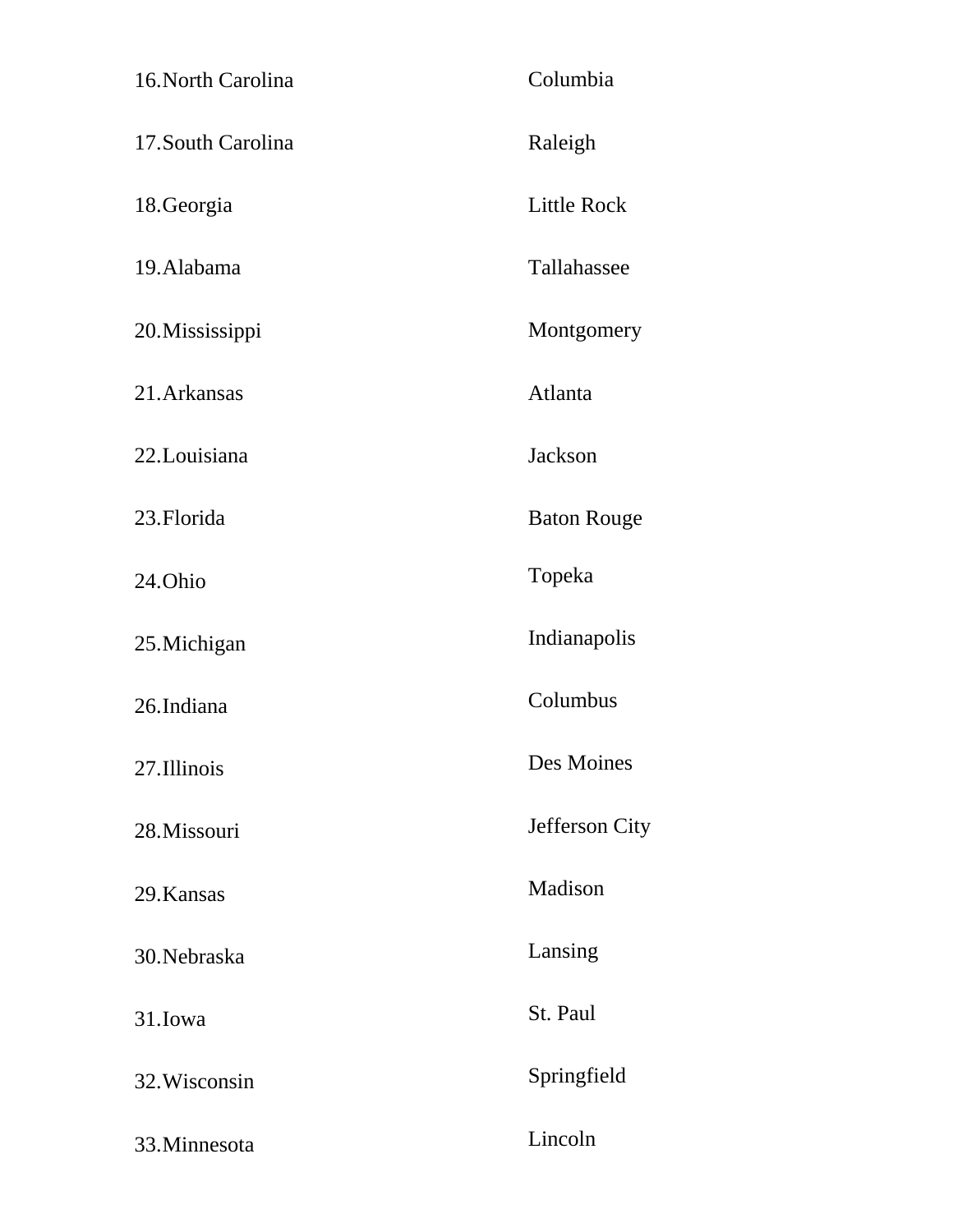| 34. South Dakota | <b>Bismarck</b>       |
|------------------|-----------------------|
| 35. North Dakota | Pierre                |
| 36.Montana       | Salem                 |
| 37.Idaho         | Cheyenne              |
| 38. Washington   | <b>Carson City</b>    |
| 39.Oregon        | Helena                |
| 40.California    | Olympia               |
| 41. Nevada       | Denver                |
| 42. Utah         | <b>Boise</b>          |
| 43. Wyoming      | Sacramento            |
| 44.Colorado      | <b>Salt Lake City</b> |
| 45.Oklahoma      | Sante Fe              |
| 46. Texas        | Phoenix               |
| 47. New Mexico   | Juneau                |
| 48. Arizona      | Austin                |
| 49. Alaska       | Honolulu              |
| 50. Hawaii       | Oklahoma City         |